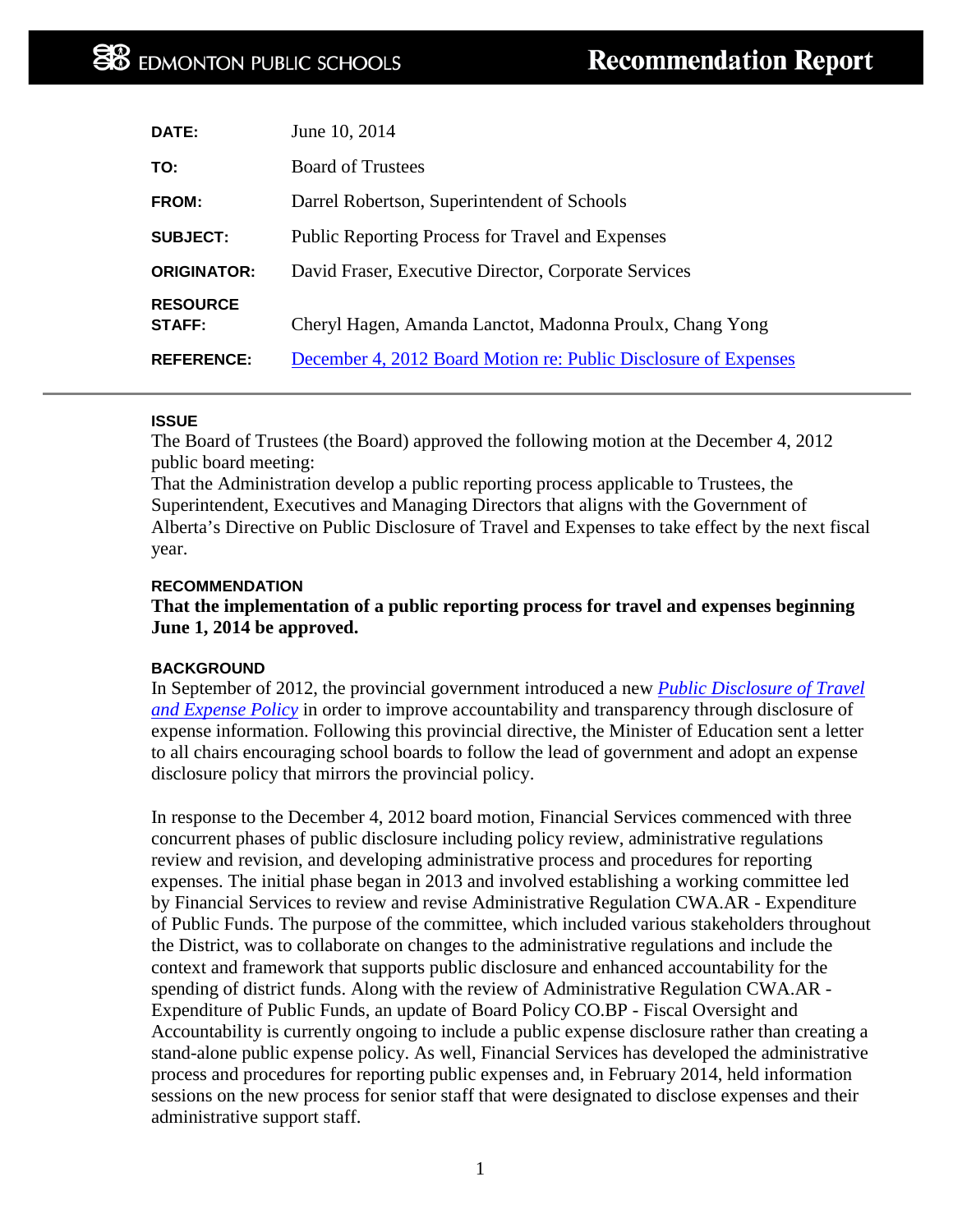The public disclosure calls for all business expenses to be reasonable and able to stand the scrutiny of members of the public through a transparent expense disclosure practice.

For purposes of public disclosure the following terms have been defined:

- **Expenses***:* refers to costs and allowances incurred by an individual in the course of school jurisdiction business, including expenses incurred on behalf of the reporting individual by another party.
	- o Business travel and conferences, including transportation/mileage, accommodation, registration, meals and related incidentals.
	- o Hospitality and working sessions.
- **Business Travel:** refers to meetings with external parties and associated costs including travel, meals, and parking.
- **Conferences:** refers to registration, travel, airfare, accommodations, meals and other costs with attending formal conferences or seminars.
- **Working Sessions:** refers to meetings with internal departments or schools and associated costs including meals, parking and other incidentals.
- **Hospitality:** refers to any activity that incurs hospitality or hosting expenses on behalf of guests as a matter of courtesy or to facilitate school jurisdiction business.

The proposed public disclosure process flow chart includes three steps:

- 1. Originating and Administration of Expenses
	- Trustees and the Superintendent of Schools, Assistant Superintendents, Executive Directors, Treasurer, Legal Counsel and Managing Directors (senior officials) and/or their administrative support staff are responsible for ensuring that all expense receipts required for public reporting include proper documentation of expenses such as the name and position of person incurring, purpose of spending including expense category (business travel, conferences, hospitality and working sessions) and expense type (transportation, registration, accommodation, meals, and other incidentals).
	- Departments with originating expenses are expected to correctly code expenses in the general ledger (GL) and prepare scanned redacted receipts for electronic submission to Financial Services on a monthly basis.
- 2. Compilation of Expenses for Reporting Purposes
	- Trustees and senior officials, and/or their administrative support staff are required to ensure that all expenses are accounted for on a monthly basis and compared to the GL as recorded in the Financial Information System reports.
	- Financial Services is responsible for reconciling monthly general ledger transactions against the expense receipts and following up on any missing documentation.
	- Financial Services staff will prepare a quarterly detailed expense report for each Trustee and senior official to be disclosed on the district website within 30 days of the end of each reporting period.
- 3. Public Disclosure on District Website
	- Each Trustee and senior official will have the opportunity to review their quarterly summary of expense reports along with receipts prior to posting to the district website.
	- Financial Services will submit quarterly expense reports for each individual including redacted receipts/invoices to Communications for publication on the district website (Attachment I).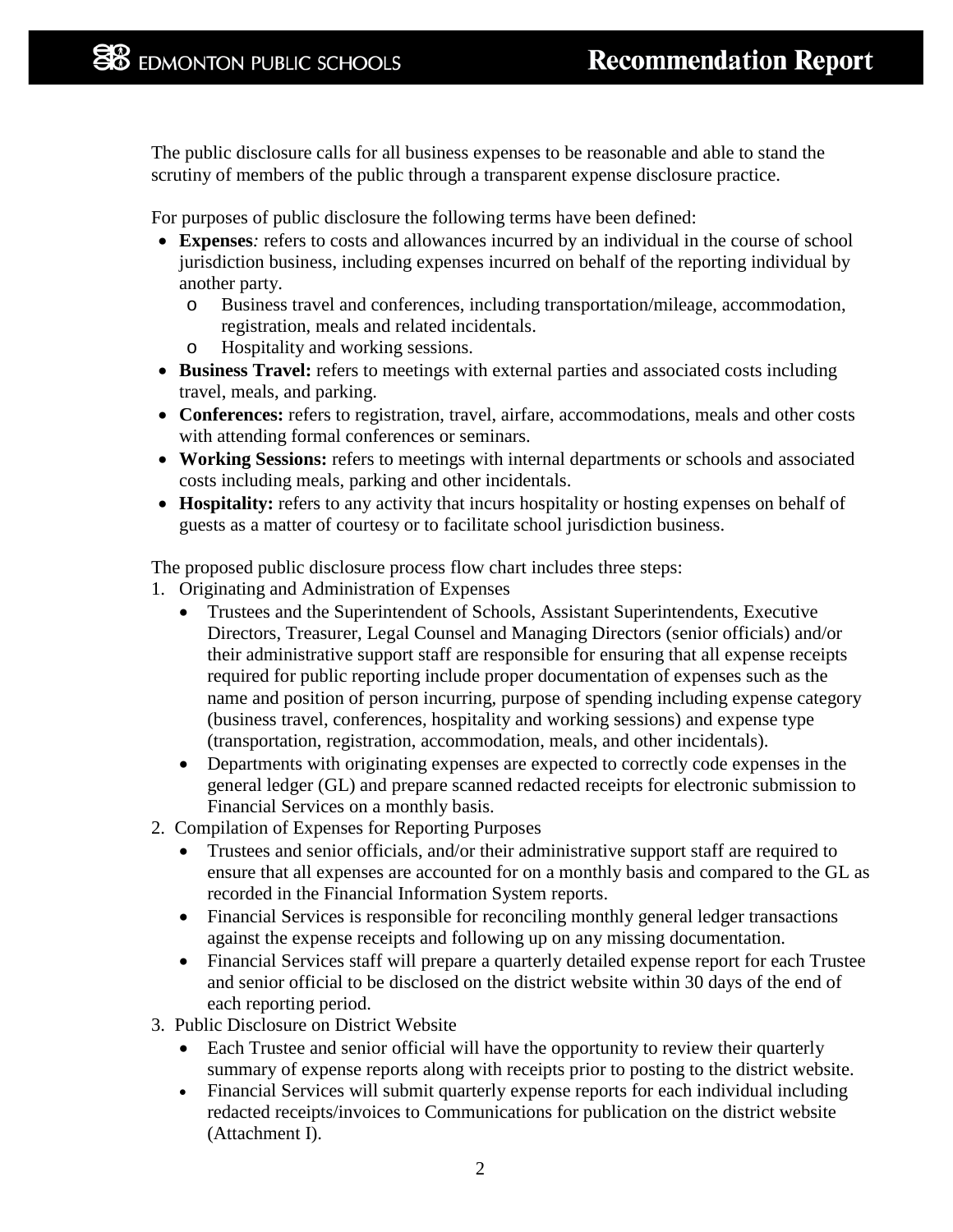# **RELATED FACTS**

- There is growing public expectation for greater transparency and accountability of government and public institutions in the use of public funds.
- The public reporting process will apply to Trustees and senior officials.
- The new disclosure requirements will provide details on business travel and conferences, including transportation, accommodations, meals, and incidentals; and hospitality and working session expenses for designated individuals.
- The reporting process will be in place starting on June 1, 2014 and reported on the district website on a quarterly basis.
- The first proposed expense reporting will be accessible on the district website September 2014 relating to expenses for the period June 1, 2014 to August 31, 2014.
- Public disclosure of travel and expenses for Trustees and senior officials will bring with it an increased expectation for consistent practices for reporting expenses.
- Expense reports shall not contain information that is required to be withheld under Part 2 of the *Freedom of Information and Protection of Privacy Act*.
- Online posting of receipts/invoices is a consistent practice used for the Government of Alberta as well as the majority of school jurisdictions.

# **OPTIONS**

The following options are selected for consideration as they are deemed the most admissible:

- 1. The Board consider and approve that the public reporting process for travel and expenses be implemented effective June 1, 2014, with the first public report available in September 2014 (recommendation).
- 2. The Board consider and approve that the public reporting process for travel and expenses be implemented effective September 2014, with the first public report available in December 2014.
- 3. The Board review, provide feedback, and recommend further development on the public reporting process for travel and expenses.

# **CONSIDERATIONS & ANALYSIS**

- The Government of Alberta's public expense policy, purpose, principles and expense reporting requirements were adhered to in the development of Edmonton Public School Board's (EPSB) public disclosure process with the exception of reporting on a quarterly basis rather than the bi-monthly basis that was adopted by the Government of Alberta. The rationale for moving to a quarterly reporting schedule is to balance timely access to expense reports against the costs to administer expense information.
- EPSB reporting categories of expenses are in alignment with provincial expenses, which is defined as costs incurred by an individual in the course of district business and include travel, including transportation, accommodation, meals and incidentals; and hospitality and working sessions. In addition, a separate disclosure of conferences along with business travel is proposed.
- Online posting of both a summary spending report and itemized receipts with appropriate redaction of personal and confidential information is a consistent practice for public disclosure.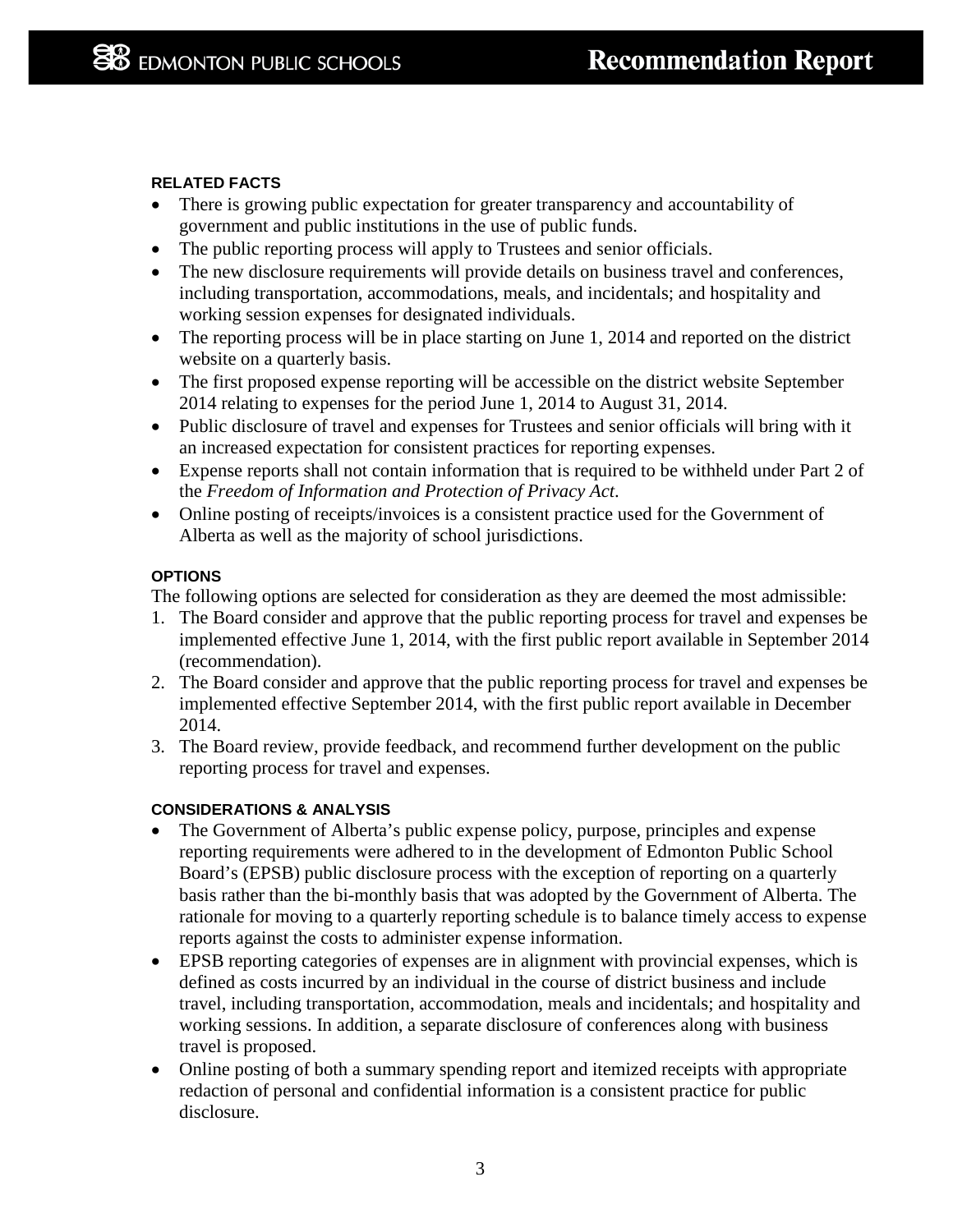- Financial Services also researched the public reporting process for travel and expenses of three metro school jurisdictions, four rural school jurisdictions and one non-educational public board.
- Of the seven school boards and one public board researched, seven out of eight are disclosing itemized receipts along with a summary expense report, whereas only one out of eight disclose cell phone expenses, and none of the school boards are disclosing discretionary allowances for Trustees.

# **NEXT STEPS**

- Approval of Administrative Regulation CWA.AR Expenditure of Public Funds by the Superintendent of Schools.
- Approval of Board Policy CO.BP Fiscal Oversight and Accountability, which is currently under review by the Policy Review Committee and scheduled for first reading in June 2014.
- Financial Services will continue to support Trustees, senior officials, and other staff impacted by the new reporting process.
- Guiding information on expense reporting will be published online on the Board Internet Site (BIS).
- Financial Services will continue to work with Communications with respect to the final format for disclosure of travel and expenses on the district website.

# **ATTACHMENTS & APPENDICES**

ATTACHMENT I Sample Detail Expense Report Format

CH:ja